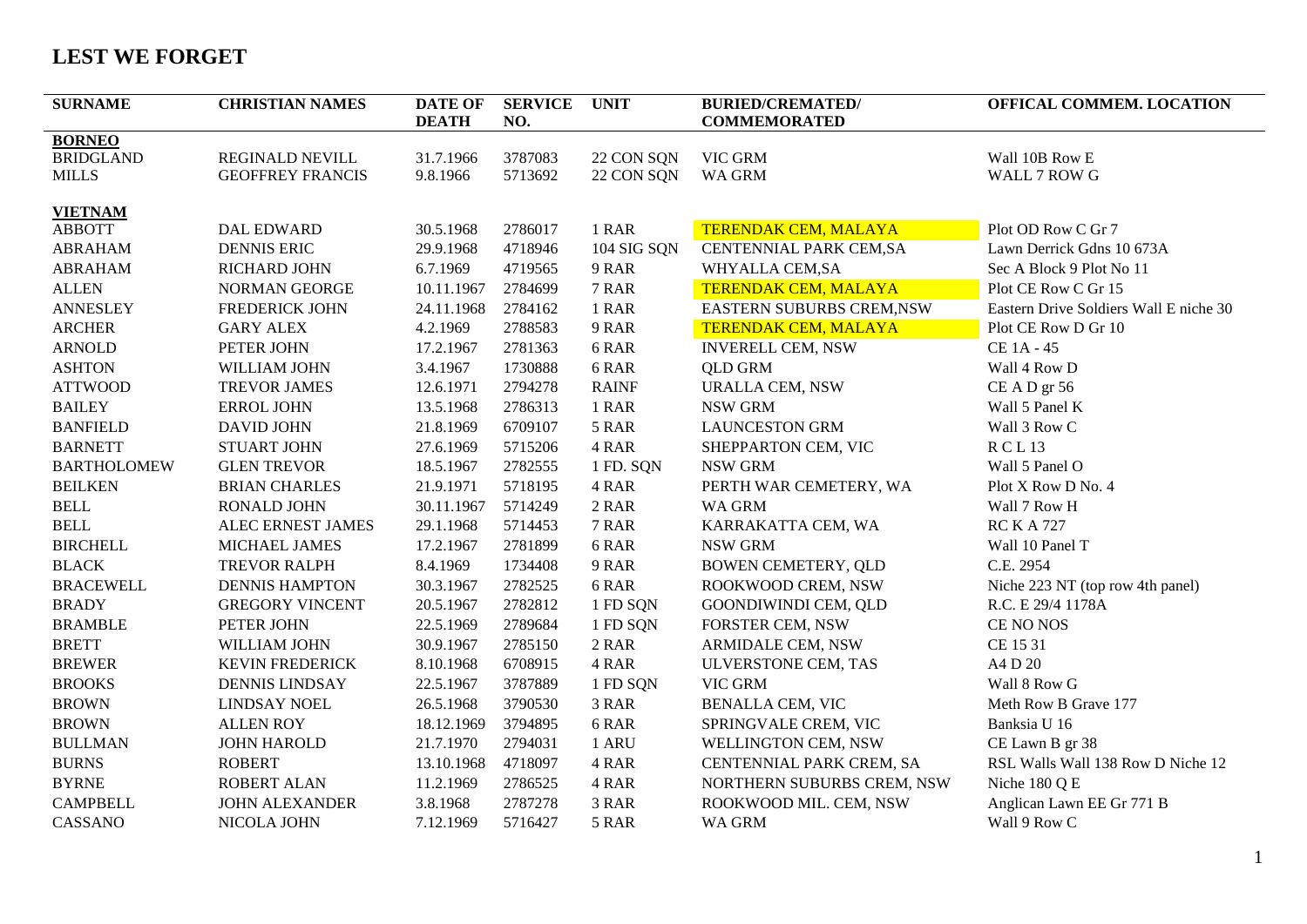| <b>CASTON</b>    | <b>ROBERT JOHN</b>    | 4.2.1968   | 4719003 | 3 RAR              | CENTENNIAL PARK CEM, SA       | Lawn Derrick Gdns 6 542A       |
|------------------|-----------------------|------------|---------|--------------------|-------------------------------|--------------------------------|
| <b>CHAPMAN</b>   | RODNEY STEWART        | 28.4.1971  | 4721369 | 2 RAR              | CENTENNIAL PARK LAWN CEM, SA  | Derrick Gardens lawn 20 Gr 42B |
| <b>CLARK</b>     | <b>DONALD MURRAY</b>  | 21.2.1967  | 5713804 | 5 RAR              | WA GRM                        | Wall 7 Row D                   |
| <b>CLARK</b>     | RAYMOND DUNCAN        | 8.3.1970   | 3794556 | 6 RAR              | SPRINGVALE CREM, VIC          | Banksia Niche U 106            |
| <b>COOMBS</b>    | <b>GEOFFREY JOHN</b>  | 22.3.1968  | 6708750 | 1 FD SQN.          | SMITHTON CEM, TAS             | R C 738                        |
| COX              | RAYMOND JOHN          | 28.12.1968 | 2787020 | 1 RAR              | <b>GOULBURN CEMETERY, NSW</b> | CEP64                          |
| COX              | <b>JAMES GEORGE</b>   | 26.6.1967  | 1731426 | 7 RAR              | ROCKHAMPTON CREM, QLD         | War Graves Wall 6 niche 2      |
| <b>CROUCH</b>    | NOEL VALENTINE        | 21.5.1970  | 5716239 | 7 RAR              | KATANNING CEMETERY, WA        | PRES CD Grave 424              |
| <b>CUTCLIFFE</b> | TIMOTHY JOSEPH        | 25.8.1967  | 2785238 | 2 RAR              | ORANGE CEMETERY, NSW          | R C K 342                      |
| <b>DAVIDSON</b>  | <b>BARRY NORTON</b>   | 1.10.1968  | 2788283 | 3 RAR              | NORTHERN SUBURBS CREM, NSW    | Niche 135 Q E                  |
| DE VRIES VAN     | THOMAS JOHANNES       | 18.2.1968  | 4718756 | 3 RAR              | MT. BARKER CEM, SA            | General B 133                  |
| <b>LEEUWEN</b>   |                       |            |         |                    |                               |                                |
| <b>DEED</b>      | RAMON JOHN P.         | 10.5.1967  | 3788300 | 1 FD SQN           | VIC GRM                       | Wall 8 Row H                   |
| <b>DESNOY</b>    | <b>JOHN WALTER</b>    | 26.5.1968  | 3791033 | 3 RAR              | VIC GRM                       | Wall 11 Row E                  |
| <b>DEWAR</b>     | <b>KEITH IVAN</b>     | 24.6.1969  | 5715633 | HQ 1ATF            | COLLIE CEMETERY, WA           | Luth 1 A 85                    |
| <b>DICKSON</b>   | STEPHEN WARWICK       | 6.6.1970   | 2792089 | 7 RAR              | BERESFIELD CREMATORIUM, NSW   | RSL Wall 14E niche 157         |
| <b>DOHERTY</b>   | <b>JOHN ALEXANDER</b> | 18.2.1968  | 3789770 | 2 RAR              | VIC GRM                       | Wall 13 Row B                  |
| <b>DRABBLE</b>   | <b>GLENN ALFRED</b>   | 18.8.1966  | 1730929 | 6 RAR              | <b>QLD GRM</b>                | Wall 1 Row D                   |
| <b>DRISCOLL</b>  | ROGER WILLIAM         | 12.6.1971  | 2794265 | HQ 1ATF            | COONAMBLE CEM, NSW            | C/E D 31 80                    |
| <b>DUFF</b>      | <b>JAMES</b>          | 21.9.1971  | 3799449 | 4 RAR              | MITTA MITTA CEMETERY, VIC     | Pres Gr 392                    |
| <b>DUFFY</b>     | <b>KENNETH ALAN</b>   | 8.3.1970   | 1735143 | 6 RAR              | CLEVELAND CEMETERY, QLD       | 3 1 1 9                        |
| <b>DUFTY</b>     | <b>MILTON RAYMOND</b> | 15.1.1971  | 2792150 | 7 RAR              | KEMPSEY WEST CEMETERY, NSW    | C/E L 1 18                     |
| <b>DUNCUFF</b>   | <b>ALAN LESLIE</b>    | 25.10.1969 | 5716228 | 1 FD SQN           | ALLAMBIE PARK CEM, ALBANY, WA | Ang Lawn A 491                 |
| <b>EVANS</b>     | PAUL                  | 8.10.1968  | 1732701 | 1 RAR              | <b>QLD GRM</b>                | Wall 4 Row K                   |
| <b>EVANS</b>     | THOMAS ARTHUR         | 25.12.1969 | 3794256 | <b>HQ IATF</b>     | WORONORA CREMATORIUM, NSW     | Niche 3/S                      |
| <b>FARREN</b>    | <b>LESLIE THOMAS</b>  | 10.6.1966  | 3786921 | 5 RAR              | FAWKNER CREMATORIUM, VIC      | Sec 3 Comp M Niche 19          |
| <b>FISHER</b>    | <b>ROGER LEON</b>     | 26.4.1968  | 4718368 | 3 RAR              | MINTARO CEMETERY, SA          | General 47 South               |
| <b>FISHER</b>    | DAVID JOHN E.         | 27.9.1969  | 2787344 | 3 SAS SQN          | NSW GRM                       | Wall 4 Row L                   |
| <b>FRASER</b>    | <b>JOHN</b>           | 24.3.1968  | 1731113 | 3 RAR              | <b>QLD GRM</b>                | Wall 3 Row A                   |
| <b>GAFFNEY</b>   | <b>RONALD JAMES</b>   | 16.12.1968 | 3793157 | 9 RAR              | MUDGEE CEMETERY, NSW          | <b>RC</b> 473                  |
| <b>GANT</b>      | <b>KENNETH HOWARD</b> | 18.8.1966  | 1730941 | 6 RAR              | MT GRAVATT CEMETERY GRM       | Wall 2 Row D                   |
| <b>GIBBS</b>     | <b>IAN JAMES</b>      | 18.11.1968 | 5715657 | 1 RAR              | WANDERING CEM, WA             | R C 320                        |
| <b>GILLARD</b>   | <b>ROBERT JAMES</b>   | 2.8.1968   | 3790395 | <b>3 CAV REGT</b>  | VIC GRM                       | Wall 12 Row J                  |
| <b>GODDEN</b>    | <b>GUY RICHARD</b>    | 8.2.1968   | 6708763 | 3 RAR              | <b>LAUNCESTON GRM</b>         | Wall 3 Row A                   |
| <b>GOODY</b>     | PHILLIP RAYMOND       | 1.5.1970   | 1734847 | <b>8 RAR</b>       | MONTO CEMETERY, QLD           | C.E. Sec 4 Grave 160           |
| <b>GRAHAM</b>    | <b>SAMUEL</b>         | 31.1.1969  | 2787716 | 4 RAR              | CANBERRA CEMETERY, ACT        | RSL Lawn X Gr 139              |
| <b>GREEN</b>     | <b>GEORGE BRUCE</b>   | 21.2.1967  | 2782127 | 5 RAR              | NSW GRM                       | Wall 5 Panel P                 |
| <b>GREENE</b>    | <b>JOHN GERARD</b>    | 8.12.1969  | 2791447 | 1 FLD SQN          | CANBERRA CEMETERY, ACT        | RSL Lawn X Gr 209              |
| <b>GRICE</b>     | <b>VICTOR ROY</b>     | 18.8.1966  | 1730947 | 6 RAR              | <b>QLD GRM</b>                | Wall 1 Row C                   |
| <b>HANNAFORD</b> | MICHAEL JOHN          | 14.12.1968 | 3791920 | 1 ARMD REG VIC GRM |                               | Wall 18 Row B                  |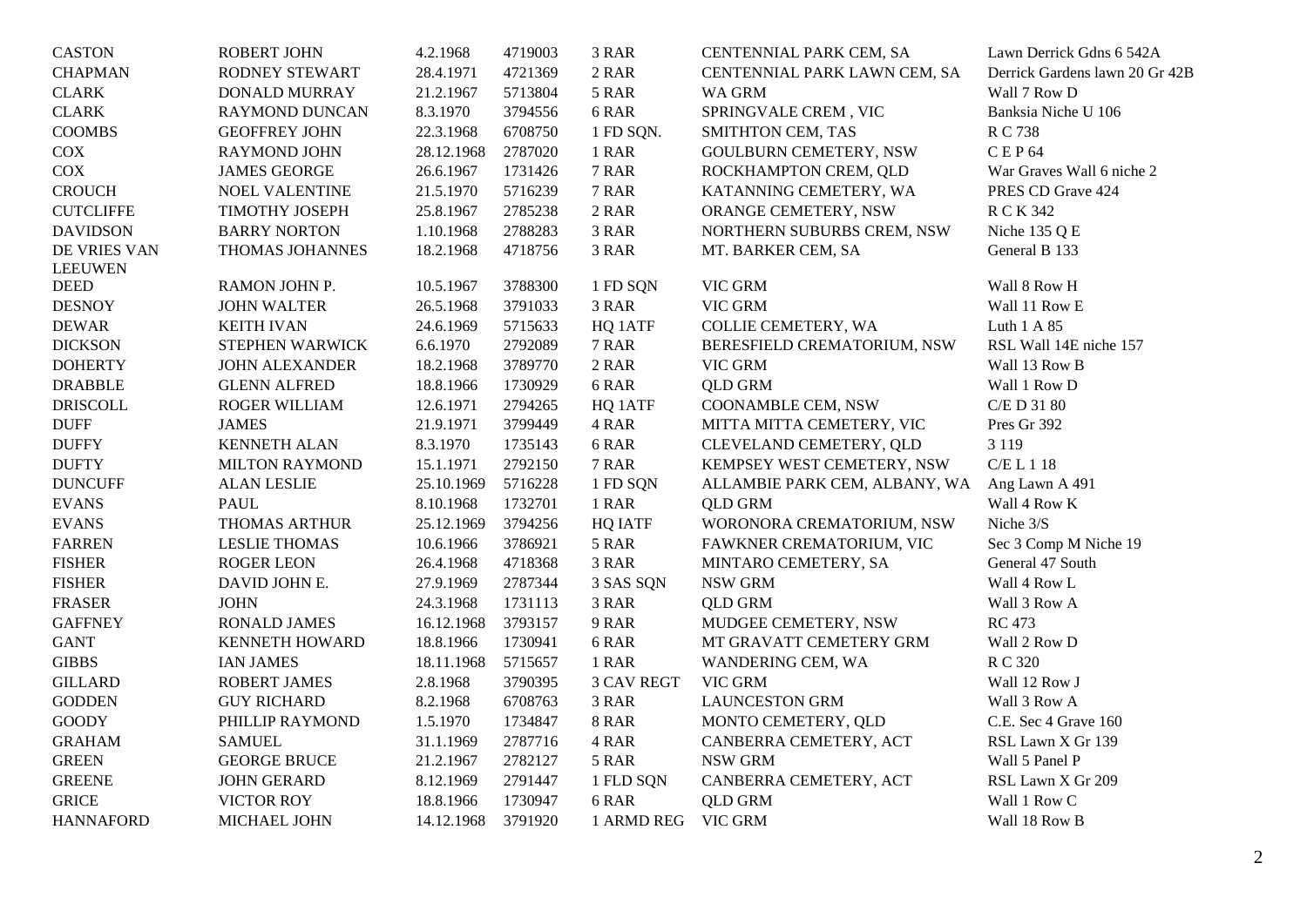| <b>HART</b>      | PETER RICHARD           | 29.3.1967  | 2781944 | 6 RAR        | WORONORA CEMETERY, NSW        | Gen Lawn 4-95                   |
|------------------|-------------------------|------------|---------|--------------|-------------------------------|---------------------------------|
| <b>HAWKER</b>    | NORMAN VICTOR G.        | 27.11.1967 | 3789232 | 7 RAR        | KANIVA CEMETERY, VIC          | Meth NO NOS (NOK Meth D17)      |
| <b>HILL</b>      | <b>DONALD CAMERON</b>   | 12.6.1971  | 2794350 | HQ 1 TF      | <b>NSW GRM</b>                | Wall 10 Panel P                 |
| <b>HOLLAND</b>   | <b>TONY</b>             | 7.7.1966   | 3786634 | 1 APC SQN    | TERENDAK CEM, MALAYA,         | CE Row B Grave 2                |
| <b>HOLLIS</b>    | <b>ANTHONY EDWARD</b>   | 30.1.1970  | 2786682 | 1 FD SQN     | WORONORA CEM, NSW             | RC Lawn 3 gr 82                 |
| <b>HOLLOWAY</b>  | <b>JOHN WALLACE</b>     | 26.10.1969 | 3794544 | 9 RAR        | SPRINGVALE CREM, VIC          | Banksia Wall Niche F No 173     |
| <b>HOUSTON</b>   | KENNETH RAYMOND         | 25.10.1968 | 2787776 | 3 RAR        | NSW GRM                       | Wall 10 Panel J                 |
| <b>HURST</b>     | <b>HAROLD WALTER</b>    | 29.4.1970  | 2791326 | 1 FD SQN     | <b>NSW GRM</b>                | Wall 7 Panel D                  |
| <b>HYLAND</b>    | <b>FRANCIS ARTHUR</b>   | 1.12.1967  | 6708488 | 2 RAR        | WYNYARD CEMETERY, TAS         | Pres H 39                       |
| <b>JACKSON</b>   | PETER JOSEPH            | 15.6.1969  | 2789790 | 5 RAR        | <b>BINALONG CEMETERY, NSW</b> | RC D 15 J/R NO NOS              |
| <b>JACKSON</b>   | <b>ROBERT JAMES</b>     | 28.2.1970  | 2783512 | <b>8 RAR</b> | <b>GRETA CEMETERY, NSW</b>    | CEE1                            |
| <b>JEWRY</b>     | <b>JACK</b>             | 18.8.1966  | 2781847 | 6 RAR        | <b>NSW GRM</b>                | Wall 10 Panel H                 |
| <b>KAVANAGH</b>  | <b>GRAHAM ROBERT</b>    | 21.4.1970  | 4720992 | 7 RAR        | CENTENNIAL PARK CEMETERY, SA  | Derrick Gardens Path 17 Gr 931A |
| <b>KERMODE</b>   | <b>RAYMOND CHARLES</b>  | 19.7.1969  | 1733818 | 9 RAR        | <b>HEMMANT CEMETERY GRM</b>   | Wall 5 Row C                    |
| <b>KINGSTON</b>  | <b>IAN WILLIAM</b>      | 3.9.1969   | 1734754 | 6 RAR        | HEMMANT CEMETERY GRM          | Wall 1 Row A                    |
| <b>KNIGHT</b>    | <b>GORDON</b>           | 9.7.1966   | 2782226 | 6 RAR        | BOTANY CREMETERY, NSW         | CE 13 C 42                      |
| <b>KOWALSKI</b>  | PETER FRANCIS           | 8.2.1971   | 1735712 | 2 RAR        | NUDGEE CEMETERY, QLD          | Row 9A Grave 251                |
| <b>LANGLANDS</b> | TERRENCE EDWARD         | 24.11.1968 | 2786939 | 1 RAR        | NSW GRM                       | Wall 10 Panel S                 |
| LARGE            | PAUL ANDREW             | 18.8.1966  | 2781704 | 6 RAR        | NSW GRM                       | Wall 12 Panel A                 |
| <b>LARSSON</b>   | STANLEY GORDON          | 6.6.1970   | 4720583 | 7 RAR        | <b>SA GRM</b>                 | Wall 10 Row K                   |
| <b>LINTON</b>    | <b>MATTHEW PHILIP</b>   | 4.11.1969  | 1734491 | 5 RAR        | <b>QLD GRM</b>                | Wall 13 Row O                   |
| <b>LISLE</b>     | <b>ANTHONY</b>          | 12.11.1969 | 2791437 | 1 FD SQN     | ROCKHAMPTON CEMETERY, QLD     | <b>RCHB14</b>                   |
| <b>LLOYD</b>     | RICHARD EDWARD          | 6.4.1967   | 2784015 | 5 RAR        | NSW GRM                       | Wall 9 Panel I                  |
| <b>LLOYD</b>     | <b>ALLAN</b>            | 30.12.1970 | 3797086 | 7 RAR        | TRARALGON CEMETERY, VIC       | Lawn A Grave 27                 |
| <b>LOUGHMAN</b>  | <b>MATTHEW</b>          | 19.7.1969  | 3794096 | HQ ALSG      | FINLEY CEMETERY, NSW          | <b>RC</b> 4 19                  |
| <b>MANICOLA</b>  | JOSEPH G.               | 12.3.1969  | 3793137 | 1 ARU        | VIC GRM                       | Wall 99 Row A                   |
| <b>MARTIN</b>    | WILLIAM HENRY           | 16.5.1968  | 1731467 | 1 RAR        | WINTON CEMETERY, QLD          | <b>RSL 64</b>                   |
| <b>MATHERS</b>   | <b>IAN GEORGE</b>       | 7.6.1971   | 2794496 | 12 FD REGT   | MT. THOMPSON CREM, QLD        | Col 12 - 23 - 52                |
| <b>MATHEWS</b>   | <b>GEOFFREY FRANCIS</b> | 9.2.1968   | 5714739 | 3 RAR        | KARRAKATTA CEMETERY, WA       | ANG ZF 163                      |
| <b>MCCORMACK</b> | ALBERT FREDERICK        | 18.8.1966  | 1730993 | 6 RAR        | CARR VILLA CEMETERY, TAS      | D4-644                          |
| <b>MCCORMACK</b> | <b>DENNIS JAMES</b>     | 18.8.1966  | 1730994 | 6 RAR        | <b>QLD GRM</b>                | Wall 3 Row S                    |
| <b>MCDUFF</b>    | PETER EDWARD            | 28.9.1967  | 2782440 | 2 RAR        | DARLINGTON POINT CEM, NSW     | RSL Sec G 4                     |
| <b>MCGARRY</b>   | PETER SHAUN             | 1.8.1967   | 2412362 | 2 RAR        | NORTHERN SUBURBS CREM, NSW    | Niche 226 Q H                   |
| <b>MCGUIRE</b>   | <b>RAYMOND ALFRED</b>   | 16.2.1969  | 2787478 | 4 RAR        | NSW GRM                       | Wall 6 Panel R                  |
| <b>MCMILLAN</b>  | <b>JAMES CLYDE</b>      | 31.7.1969  | 3794377 | 5 RAR        | VIC GRM                       | Wall 17 Row B                   |
| <b>MCMILLAN</b>  | <b>ROSS CHARLES</b>     | 2.2.1968   | 2785033 | 7 RAR        | URALLA CEMETERY, NSW          | Pres 63                         |
| <b>MCPHERSON</b> | <b>LYALL HUGH</b>       | 12.4.1969  | 5715701 | 9 RAR        | KARRAKATTA CEMETERY, WA       | ANG ZF 129                      |
| <b>MCQUAT</b>    | <b>JAMES LEONARD</b>    | 30.4.1970  | 5716553 | <b>8 RAR</b> | ALLAMBIE PARK CEM, ALBANY, WA | Ang Lawn Grave 506              |
| <b>MEREDITH</b>  | THOMAS FREDERICK        | 10.1.1969  | 2788798 | 9 RAR        | ROOKWOOD CEMETERY, NSW        | C E Sec 15 3574                 |
| <b>MITCHELL</b>  | <b>WARREN DAVID</b>     | 18.8.1966  | 1731013 | 6 RAR        | <b>QLD GRM</b>                | Wall 2 Row D                    |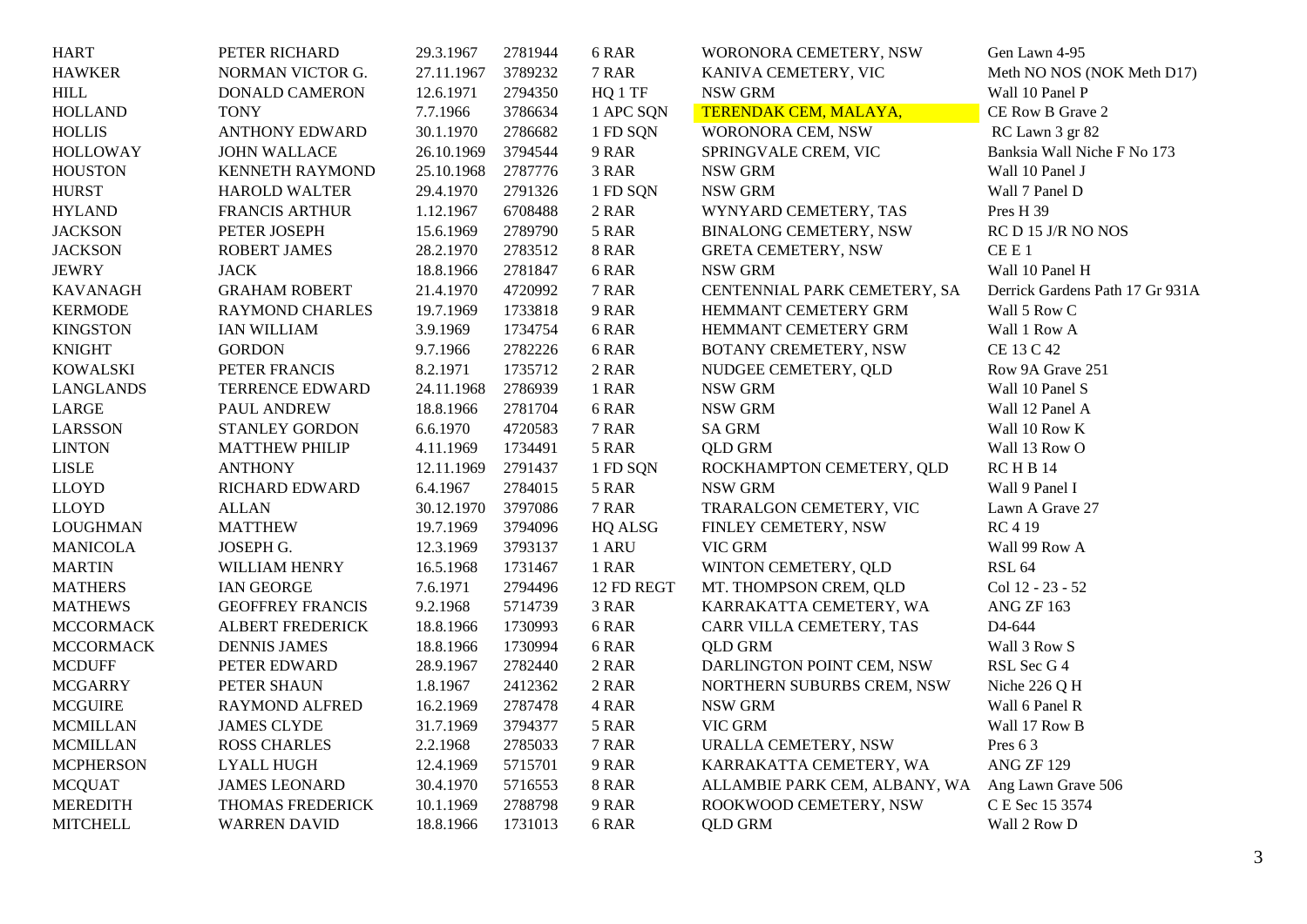| <b>MITCHINSON</b> | <b>KEVIN LESLIE</b>    | 21.2.1967  | 4717751 | <b>3 CAV REGT</b> | <b>SA GRM</b>                         | Wall 24 Row J                         |
|-------------------|------------------------|------------|---------|-------------------|---------------------------------------|---------------------------------------|
| <b>MORGAN</b>     | <b>JOHN LESLIE</b>     | 1.6.1970   | 3795756 | 2 AOD             | VIC GRM                               | Wall 18 row G                         |
| <b>MORRISON</b>   | DAYLE WILLIAM          | 26.1.1968  | 1732186 | 2 RAR             | <b>QLD GRM</b>                        | Wall 3 Row E                          |
| <b>MUC</b>        | <b>MICHAEL</b>         | 13.9.1968  | 2787512 | 4 RAR             | ROOKWOOD CEMETERY, NSW                | Ukranian Cath 12                      |
| <b>MULLER</b>     | <b>HANS LEOHARD</b>    | 5.7.1969   | 2788085 | 5 RAR             | ROOKWOOD CEMETERY, NSW                | Pres Sec 5 H 224                      |
| <b>MUNDAY</b>     | <b>BARRY JOHN</b>      | 28.2.1970  | 3795712 | <b>8 RAR</b>      | SPRINGVALE CEMETERY, VIC              | Alway Lawn AN Grave 60                |
| <b>MURRAY</b>     | PETER ERIS             | 9.7.1968   | 2788524 | 1 ARU             | NSW GRM                               | Wall 5 Panel N                        |
| <b>MUSICKA</b>    | <b>HAROLD ROBERT</b>   | 19.1.1969  | 4717754 | 9 RAR             | CENTENNIAL PARK CREM, SA              | RSL Walls Wall 138 Row C Niche 5 (KT) |
| <b>NAVARRE</b>    | PAUL JOHN              | 6.6.1970   | 2792729 | 7 RAR             | BEECHWORTH CEMETERY, VIC              | RC Row C Grave 457                    |
| <b>NEAL</b>       | <b>DENNIS WILLIAM</b>  | 29.5.1970  | 1735386 | 2 RAR             | <b>GYMPIE CEMETERY, QLD</b>           | Lawn C Row 2 Grave 625                |
| <b>NELSON</b>     | <b>DENNIS EDWIN</b>    | 28.9.1967  | 4718427 | 2 RAR             | CENTENNIAL PARK CEM, SA               | Lawn Derrick Gdns 42 405A             |
| <b>NIBLETT</b>    | <b>RALPH JAMES</b>     | 21.9.1971  | 3798081 | 4 RAR             | VIC GRM                               | Wall 154 Row K                        |
| <b>NOACK</b>      | <b>ERROL WAYNE</b>     | 24.5.1966  | 4717546 | 5 RAR             | CENTENNIAL PARK CEMETERY, SA          | Lawn Derrick Gdns 36 214A             |
| <b>NOONAN</b>     | MICHAEL JAMES          | 13.9.1968  | 2787793 | 4 RAR             | NSW GRM                               | Wall 10 Panel D                       |
| <b>O'BRIEN</b>    | <b>JOHN ALFRED</b>     | 13.5.1968  | 2786748 | 1 RAR             | MACQUARIE PARK CEM, NSW               | CE Sec F 14 18                        |
| <b>O'HARA</b>     | <b>JOHN LAURENCE</b>   | 20.5.1967  | 2782779 | 1 FD SQN          | WOLLONGONG CREMATORIUM,<br><b>NSW</b> | Sec L Niche 18                        |
| <b>PATERSON</b>   | <b>DAVID</b>           | 20.3.1971  | 4718855 | 3 RAR             | CENTENNIAL PARK CEMETERY, SA          | Derrick Gardens Path 20 Gr 61B        |
| <b>PATTEN</b>     | <b>RAYMOND BRIAN</b>   | 6.2.1971   | 2141115 | 7 RAR             | ROOKWOOD CEMETERY, NSW                | C E Row 19 Gr 5079                    |
| <b>PEARCE</b>     | <b>JOHN GREGORY S.</b> | 14.5.1968  | 2784043 | 1 RAR             | <b>TERENDAK CEM, MALAYA</b>           | Plot CE Row A Gr 2                    |
| <b>PENGILLY</b>   | <b>BERNARD M.</b>      | 30.7.1971  | 5717657 | 4 RAR             | PERTH WAR CEMETERY, WA                | Plot X Row D Gr 3                     |
| <b>PENNEYSTON</b> | PETER LAWRENCE         | 2.8.1970   | 6709611 | 1 FD SQN          | Mersey Vale Memorial Cem. TAS         |                                       |
| <b>PERRIN</b>     | ROBERT GRAHAM          | 2.2.1968   | 3789447 | 7 RAR             | VIC GRM                               | Wall 12 Row H                         |
| <b>PETERSEN</b>   | <b>VICTOR NEILS</b>    | 16.2.1969  | 1733375 | 4 RAR             | <b>QLD GRM</b>                        | Wall 4 Row B                          |
| <b>PETTITT</b>    | <b>NOEL CHARLES</b>    | 27.11.1967 | 3790094 | 2 RAR             | MERBEIN CEMETERY, VIC                 | Meth F 5                              |
| <b>PHILLIPS</b>   | <b>REGINALD ARTHUR</b> | 18.1.1969  | 4719545 | 9 RAR             | MURRAY BRIDGE CEMETERY, SA            | Lawn RSL 105                          |
| <b>PLAIN</b>      | <b>DOUGLAS BRIAN</b>   | 1.3.1968   | 3789448 | HQ 1 TF           | VIC GRM                               | Wall 38 Row J                         |
| <b>PLANE</b>      | <b>BRUCE JAMES</b>     | 20.1.1969  | 4719981 | 9 RAR             | ARDROSSAN CEMETERY, SA                | New Plan Grave 93                     |
| <b>POMROY</b>     | VICTOR IAN             | 17.2.1967  | 3786644 | <b>3 CAV REGT</b> | SPRINGVALE CREMATORIUM, VIC           | Dodonaea - D - 17                     |
| <b>POULSON</b>    | <b>DARYL</b>           | 3.4.1970   | 3795605 | <b>8 RAR</b>      | SPRINGVALE CREMATORIUM, VIC           | Banksia Wall Row U Niche 88           |
| <b>POWER</b>      | <b>ROBERT EDWARD</b>   | 8.3.1970   | 2790170 | 6 RAR             | NSW GRM                               | Wall 13 Panel G                       |
| <b>POWTER</b>     | DOUGLAS ROY J.         | 7.2.1967   | 2782783 | 6 RAR             | PARKES CEMETERY, NSW                  | CEGN <sub>5</sub>                     |
| <b>PRIOR</b>      | <b>KEVIN JOHN</b>      | 2.10.1969  | 1734329 | 9 RAR             | ROCKHAMPTON CREM, QLD                 | Columbarium Wall No 6                 |
| <b>PURCELL</b>    | <b>ANTHONY THOMAS</b>  | 25.7.1966  | 3787580 | 6 RAR             | VIC GRM                               | Wall 5 Row J                          |
| <b>QUIGLEY</b>    | <b>ANTHONY VINCENT</b> | 5.11.1968  | 4719160 | 3 RAR             | CENTENNIAL PARK CEMETERY, SA          | Row 4 Lawn RC Section 21 B 179        |
| <b>RAMSAY</b>     | <b>JOSEPH STEVEN</b>   | 31.1.1969  | 1733037 | 4 RAR             | HEMMANT CEMETERY                      | Wall 3 Row G                          |
| <b>RANDS</b>      | <b>JOHN MILTON</b>     | 12.12.1968 | 2787069 | 1 RAR             | TEMORA CEMETERY, NSW                  | Baptist Sec C 24                      |
| <b>REIDY</b>      | PAUL FRANCIS           | 25.5.1969  | 3793403 | 9 RAR             | WHITE HILLS CEMETERY, VIC             | RC H4A 20407                          |
| <b>REMELJEJ</b>   | <b>ALEXANDER</b>       | 11.4.1969  | 4719818 | 5 RAR             | CENTENNIAL PARK CEMETERY, SA          | Lawn Derrick Gdns 12 755A             |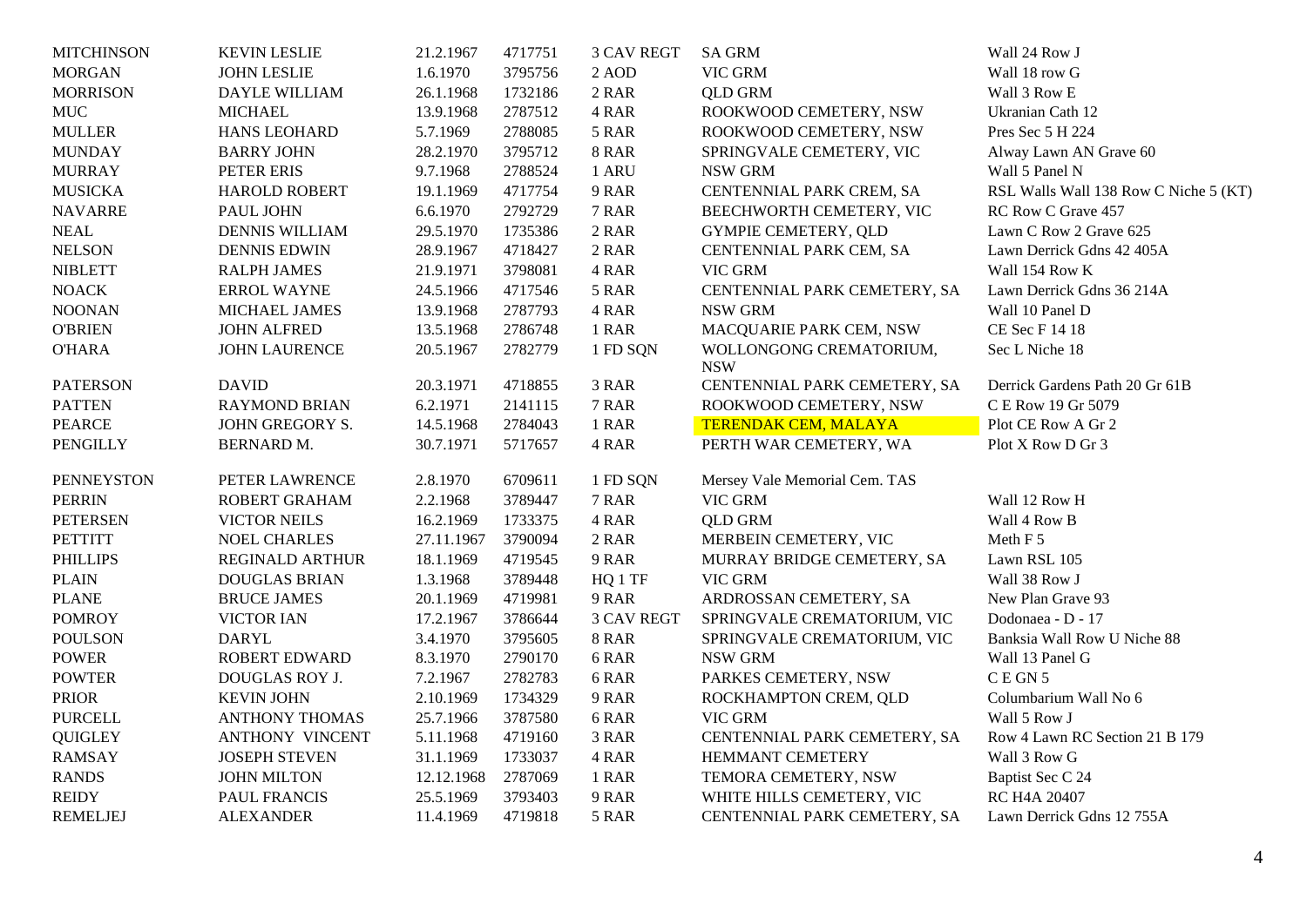| <b>RENSHAW</b>   | TERRENCE JAMES           | 30.5.1967  | 3788172 | 1 FD SQN     | WANGARATTA CEMETERY, VIC           | Lawn A 20                   |
|------------------|--------------------------|------------|---------|--------------|------------------------------------|-----------------------------|
| <b>RHODES</b>    | MAXWELL LACHLAN          | 19.9.1971  | 2796378 | 4 RAR        | NSW GRM                            | Wall 9 Panel J              |
| <b>RICHTER</b>   | PHILIP MACKAY            | 28.2.1970  | 3796110 | <b>8 RAR</b> | CANBERRA CEMETERY, ACT             | RSL Lawn X Gr 268           |
| <b>RINKIN</b>    | <b>KERRY PATRICK</b>     | 7.4.1967   | 217479  | 5 RAR        | DAWSON (TAREE) CEMETERY, NSW       | <b>RC 56</b>                |
| <b>ROBERTSON</b> | MICHAEL ROBERT           | 24.12.1969 | 3793978 | HQ 1 ALSG    | LILYDALE CEMETERY, VIC             | Lawn                        |
| <b>ROGERS</b>    | <b>JOHN</b>              | 10.2.1968  | 4718449 | 2 RAR        | <b>SA GRM</b>                      | Wall 23 Row L               |
| <b>ROOST</b>     | CHRISTOPHER WILLIAM      | 23.12.1968 | 5715153 | 4 RAR        | KARRAKATTA CEMETERY, WA            | <b>ANG Z F123</b>           |
| <b>SALVERON</b>  | <b>DOUGLAS JAVING</b>    | 18.8.1966  | 1731040 | 6 RAR        | <b>QLD GRM</b>                     | Wall 6 Row B                |
| <b>SALZMANN</b>  | <b>RONALD WAYNE</b>      | 14.4.1971  | 1732899 | 3 RAR        | <b>BUNDABERG CEMETERY, QLD</b>     | RSL Row D Grave 1659        |
| <b>SCALES</b>    | <b>GRANTLEY JAMES</b>    | 5.3.1969   | 4719367 | 9 RAR        | CENTENNIAL PARK CEMETERY, SA       | Lawn Derrick Gdns 11 723A   |
| <b>SCHUIT</b>    | MARTINUS JACOBUS M.      | 22.10.1970 | 4720852 | 17 CON SQN   | <b>SA GRM</b>                      | Wall 10 Row M               |
| <b>SCOTT</b>     | <b>IAN JAMES</b>         | 13.5.1968  | 3791583 | 12 FD REGT   | CAMPERDOWN CEMETERY, VIC           | Pres Sec 6 21               |
| <b>SCOTT</b>     | <b>IAN NEIL</b>          | 14.6.1970  | 1735424 | 1 FD SQN     | <b>QLD GRM</b>                     | Wall 8 row L                |
| <b>SHARP</b>     | <b>GORDON CAMERON</b>    | 18.8.1966  | 2781465 | 6 RAR        | NSW GRM                            | Wall 10 Panel B             |
| <b>SHEPPARD</b>  | <b>LAWRENCE RODNEY</b>   | 13.5.1968  | 3790506 | 1 RAR        | VIC GRM                            | Wall 10 Row J               |
| <b>SLATTERY</b>  | JOHN MICHAEL             | 8.10.1968  | 2787079 | 1 RAR        | <b>NSW GRM</b>                     | Wall 11 Panel G             |
| <b>SMITH</b>     | <b>BARON FREDERICK</b>   | 11.8.1969  | 3793566 | 5 RAR        | CANBERRA CEMETERY, ACT             | RSL Lawn X Gr 197           |
| <b>SMITH</b>     | PETER CHARLES            | 19.1.1969  | 2788912 | 9 RAR        | ROOKWOOD CREMATORIUM, NSW          | Niche 358 NS                |
| <b>SMITH</b>     | <b>JOHN</b>              | 23.7.1969  | 3794831 | 1 FD SQN     | SPRINGVALE CREMATORIUM, VIC        | Banksia Wall Niche P 141    |
| <b>SMITH</b>     | <b>NOEL ALAN</b>         | 28.3.1971  | 3797613 | 21 ENG S/T   | VIC GRM                            | Wall 155 Row M              |
| <b>SORRENSEN</b> | <b>GORDON DENNIS</b>     | 30.6.1969  | 2790417 | 9 RAR        | <b>GYMPIE CEMETERY, QLD</b>        | Lawn C 347                  |
| <b>SPRIGG</b>    | <b>RODERICK JAMES</b>    | 21.9.1971  | 5718122 | 4 RAR        | <b>WA GRM</b>                      | Wall 31 Row I               |
| <b>STANFORD</b>  | <b>GREGORY IAN</b>       | 18.12.1969 | 2790070 | 6 RAR        | NSW GRM                            | Wall 3 Panel K              |
| <b>STEEN</b>     | <b>DAVID JOHN</b>        | 18.2.1968  | 4719232 | 1 FD SQN     | PENOLA NEW CEMETERY, SA            | General Sect Row O Grave 38 |
| SUKMANOWSKY      | <b>MICHAEL</b>           | 21.9.1968  | 4719573 | 1 ARU        | CENTENNIAL PARK CEMETERY, SA       | Lawn Derrick Gdn 10 672A    |
| <b>SULLIVAN</b>  | PAUL CHARLES             | 27.12.1966 | 3786696 | 5 RAR        | VIC GRM                            | Wall 62 Row K               |
| <b>TALBOT</b>    | <b>ALAN</b>              | 1.2.1971   | 3797623 | 7 RAR        | FAWKNER CEMETERY, VIC              | CE Lawn S Grave 560B        |
| <b>TAYLOR</b>    | <b>LEONARD ALEXANDER</b> | 8.2.1968   | 3787987 | 3 RAR        | BOX HILL CEMETEYR, VIC             | <b>RCA 62</b>               |
| <b>TEELING</b>   | <b>WAYNE EDWARD</b>      | 6.6.1969   | 2790880 | 5 RAR        | NSW GRM                            | Wall 10 Panel T             |
| <b>THOMAS</b>    | WILLIAM MALCOLM          | 26.5.1968  | 4718911 | 3 RAR        | CENTENNIAL PARK CEMETERY, SA       | Lawn Derrick Gdn 7 563A     |
| <b>THOMPSON</b>  | <b>BARRY JOHN</b>        | 1.2.1970   | 2789920 | 5 RAR        | <b>GUNNING CEMETERY, NSW</b>       | Meth E 12                   |
| <b>THOMSON</b>   | <b>IAN JAMES</b>         | 19.10.1968 | 2786038 | 3 RAR        | THIRLMERE CEMETERY, NSW            | C E Sec 2 B 52              |
| <b>TINKHAM</b>   | <b>JOHN RICHARD</b>      | 20.10.1968 | 3791207 | 4 RAR        | VIC GRM                            | Wall 156 Row D              |
| <b>TOMAS</b>     | <b>MARIAN</b>            | 8.7.1966   | 5713739 | 5 RAR        | NANNUP CEMETERY, WA                | <b>B</b> 36                 |
| <b>TOWLER</b>    | <b>MICHAEL</b>           | 12.6.1971  | 2792254 | HQ 1 TF      | ROOKWOOD CREMATORIUM, NSW          | Niche 328 NS                |
| <b>TRIMBLE</b>   | <b>BEVAN MAXWELL</b>     | 13.5.1968  | 3791291 | 1 RAR        | VIC GRM                            | Wall 12 row D               |
| <b>TULLY</b>     | <b>DESMOND JOHN</b>      | 29.5.1970  | 2792375 | $2$ RAR $\,$ | LISMORE CREMATORIUM, NSW           | Col 5 68                    |
| <b>TURNER</b>    | TIMOTHY CHARLES          | 15.6.1969  | 4720253 | 5 RAR        | KINGSCOTE (KANGAROO IS) CEM,<br>SA | Western 435                 |
| <b>TWEEDIE</b>   | <b>GEOFFREY LAWRENCE</b> | 28.1.1967  | 3787416 | 6 RAR        | VIC GRM                            | Wall 8 Row G                |